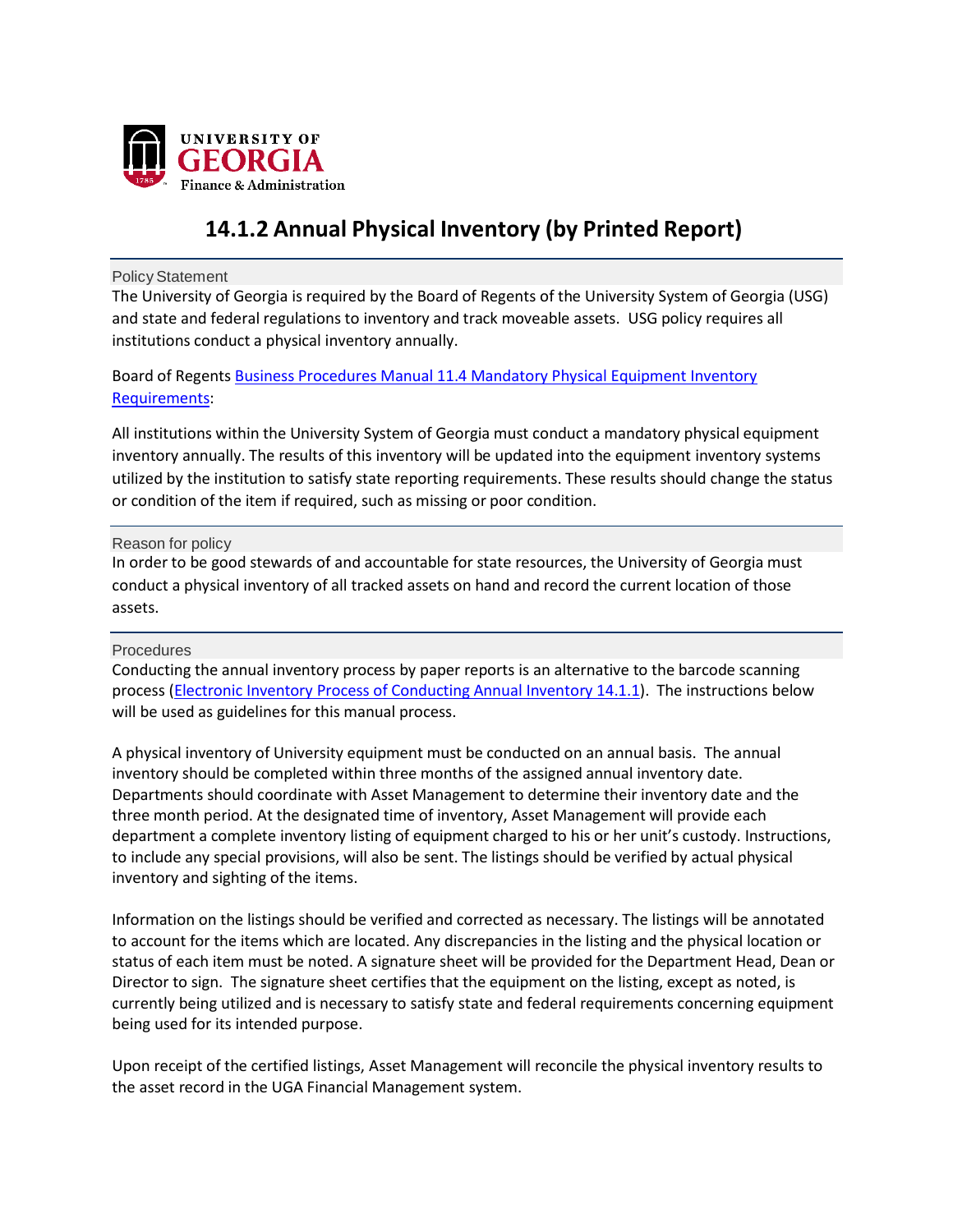Upon request, an updated inventory listing can be provided to departments after all updates are entered into the UGA Financial Management system.

Inventories will be considered delinquent if not received by the inventory due date. Delinquent inventories may result in notifications sent to the department inventory representative, Department Head and/or Director. Inventory due date extensions may be granted in the event of an unusual circumstance or emergency that prohibits the inventory from being completed (i.e. fire or flood in the building).

Forms/Instructions N/A

Additional Contacts Asset Management Office, 706-542-4390, [Property@uga.edu](mailto:property@uga.edu)

**Definitions** N/A

**Responsibilities** 

**Responsible University Senior Administrator:** Vice President for Finance & Administration

**Responsible University Administrator:** Associate Vice President for Finance Division

**Policy Owner:** Asset Management

**Policy Contact:** Craig Mathews

**Phone Number:** 706-5[42-4390](https://busfin.uga.edu/property_control/)

Record Retention **N/A**

Appendices N/A

FAQs How do I transfer items to Surplus Property?

Surplus Property, also known as the "Surplus Unit," "Unassigned Property Unit," or "Surplus" has created a form for handling the transfer of unneeded equipment. This form is located on the Administrative Forms website a[t www.busfin.uga.edu/forms/.](http://www.busfin.uga.edu/forms/)

The form is entitled "Surplus [Equipment](http://www.busfin.uga.edu/forms/surplus_equipment_lab.pdf) Transfer List" and it requires your signature certifying that any lab items on the listing are free from radioactive, chemical and/or biological hazards. It also requires a chartstring to charge should you choose to have Facilities Maintenance Division (FMD) pick up surplus items from your department and deliver them to the surplus warehouse.

## **For what reasons are inventory items deleted from my inventory?**

The most common reasons for deleting items from inventory are: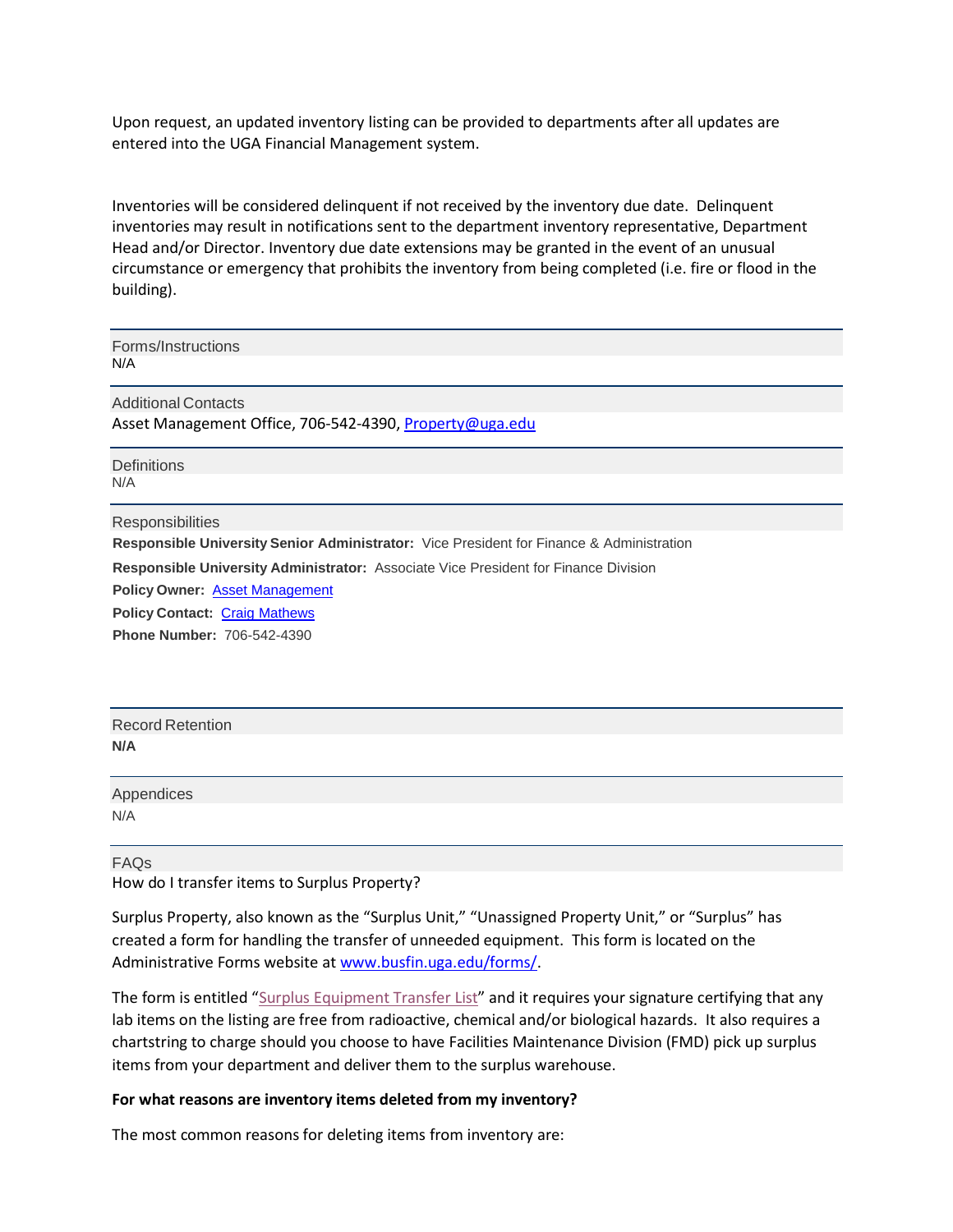- 1. Items are reported stolen.
- 2. Items are reported lost, most commonly by way of the annual inventory, and qualify for deletion. In certain cases, especially with newly purchased equipment, a police report may be required if an item is reported as unaccountable.
- 3. Items are surplused to the University of Georgia surplus warehouse or to the State Department of Administrative Services Surplus Division.
- 4. Items are sold in lots through Surplus Property's bid process.

# **How do I go about getting rid of obsolete, useless, broken, and/or unwanted equipment?**

All obsolete, useless, broken, non-functioning, and/or unwanted equipment should be transferred to Surplus Property, even if the equipment is not on inventory.

# **How do I get items that my department has destroyed removed from my inventory?**

Items that have been destroyed by flood, fire, lightning, etc., can be removed from a department's inventory coded as destroyed. This method requires the approval of The Department of Administrative Services and in some cases the completion of an Affidavit of Destruction. If these circumstances fit your situation please call the Surplus Property Manager at 706-542-6983. Departments are not allowed to destroy assets. Rather than destroy, all other items must be turned in to Surplus Property.

## **What are the recommended steps for transferring a collection of equipment to Surplus Property?**

Use the Surplus Equipment Transfer form to clearly identify each item to surplus. The barcode or tag number must be legibly written on the form. If the bar code is missing, then the serial number must be listed on the form. Email, mail or fax the list to Surplus Property at 706-542-4349. After organizing and documenting the surplus equipment, take appropriate measures to safeguard the items until they can be delivered or picked up by FMD Support Services. It is important to be present when the items are picked up to make sure all items and/or the correct items are loaded into the delivery vehicles. Expect to receive a receipt from the Surplus Property Unit for the items which were physically received.

Related information N/A

Policy Dates Effective Date: Date Last Updated: January 24, 2020 Date of Last Review: January 24, 2020 Date of Approval: January 24, 2020